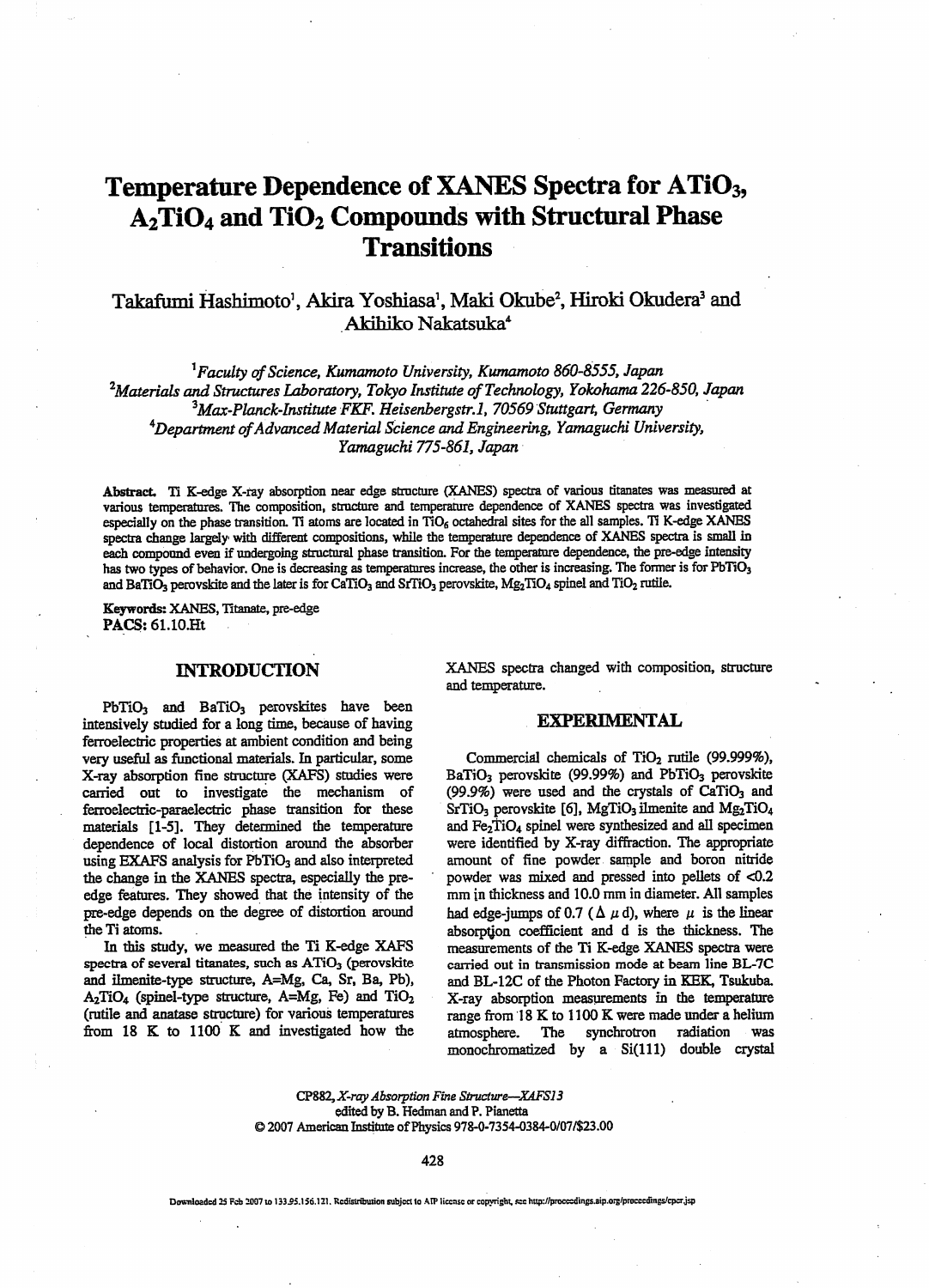monochromator. Mirrors are used to eliminate higher harmonics. Details of the measurements are given in reference [7],

#### RESULTS AND DISCUSSION

Figure 1 shows the Ti K-edge XANES spectra for each titanate sample at room temperature. Ti atoms occupy TlGg octahedral sites for all samples measured in this study. At room temperature, CaTiO<sub>3</sub> and  $PbTiO<sub>3</sub>$  are orthorhombic,  $BaTiO<sub>3</sub>$  is tetragonal and SrTiO<sub>3</sub> is cubic, respectively. Perovskite-type ATiO<sub>3</sub> compounds reveal several phase transitions. CaTiO<sub>3</sub> and BaTiO<sub>3</sub> have the same space group at room temperature, but the XANES spectra are not similar to each other. The temperature dependence of the XANES spectra for these materials is very small, even though phase transitions occurred. SrTiO<sub>3</sub>, BaTiO<sub>3</sub> and PbTiO<sub>3</sub> perovskite undergo structural phase transitions in the temperature ranges of this study, SrTiO<sub>3</sub>; rhombohedral-tetragonal-cubic, BaTiO<sub>3</sub> and PbTiO<sub>3</sub>; tetragonal-cubic, but no significant change of the XANES spectra was observed at above and below the transition point These structural transitions of



Photon Energy (keV) FIGURE 1. Ti K-edge XANES spectra of titanate samples at room temperature.

perovskite are caused mainly only by rotation of the TiO<sub>6</sub> octahedron, therefore the local structure around Ti atom is not changing much. On the other hand, the XANES spectra for TiO<sub>2</sub> are different between anatase and ratile structure, although these two compounds have the same composition.



FIGURE 2. TI K-edge XANES spectra of PbTiOj perovskite at various temperatures from 300 K to 850 K. PbTiO<sub>3</sub> perovskite is tetragonal at room temperature and cubic at temperatures higher than 760 K.





429

.<br>Downloaded 25 Fcb 2007 to 133.95.156.121. Redistribution subject to AfP license or copyright, see http://proceedings.aip.org/proceedings/cp=r.jsp